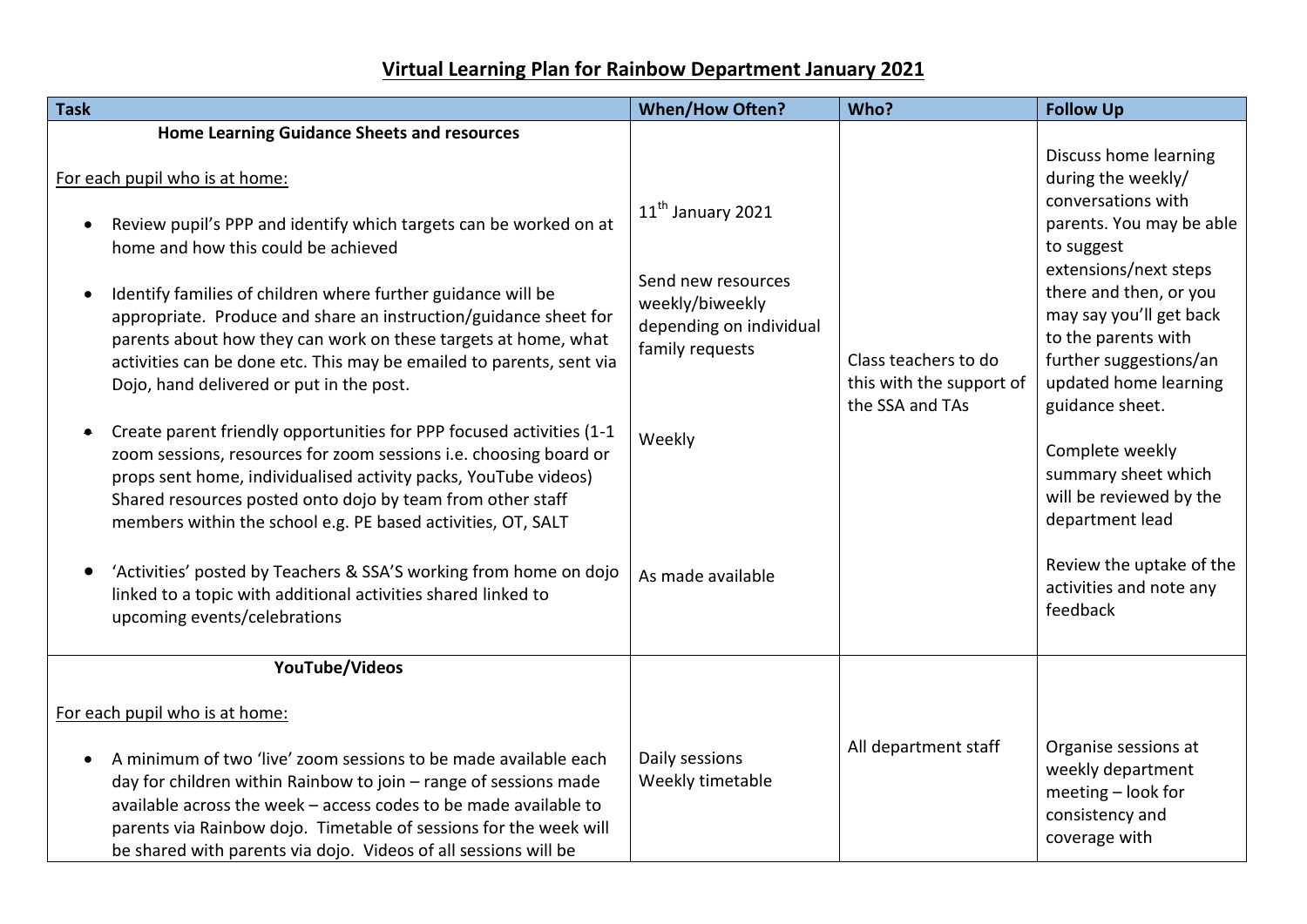| recorded and uploaded onto YouTube. Links will be shared with<br>parents. Range of videos to be made available to staff linked to<br>the timetable for children with activities they may access in school<br>e.g. attention autism, sensory story, hello. Resources linked to<br>videos will be sent home for parents to support children during<br>sessions this might include: choosing board for songs, props for<br>stories, stage 3 activity resources.<br>Class teams to send the parent links to any particular CWS<br>YouTube videos that would be of benefit to the individual pupil. | As appropriate                                                                                                                                                                                                            |                      | consideration giving to<br>upcoming events or<br>celebrations<br>Review linked to parents<br>requests and weekly                               |
|------------------------------------------------------------------------------------------------------------------------------------------------------------------------------------------------------------------------------------------------------------------------------------------------------------------------------------------------------------------------------------------------------------------------------------------------------------------------------------------------------------------------------------------------------------------------------------------------|---------------------------------------------------------------------------------------------------------------------------------------------------------------------------------------------------------------------------|----------------------|------------------------------------------------------------------------------------------------------------------------------------------------|
| Department staff plan and record any additional YouTube videos<br>they think would support the pupils with their home learning and<br>upload to the school YouTube channel. Opportunity is available to<br>send videos home via Dojo if that is preferred.                                                                                                                                                                                                                                                                                                                                     | As appropriate                                                                                                                                                                                                            |                      | feedback sheets                                                                                                                                |
| For each pupil in school:<br>As appropriate join zoom sessions with peers working from home<br>on zoom sessions                                                                                                                                                                                                                                                                                                                                                                                                                                                                                | As appropriate                                                                                                                                                                                                            |                      | Review attendance for<br>these sessions                                                                                                        |
| <b>Zoom Sessions</b><br>Teachers, SSAs and TAs to take it in turns to plan and deliver<br>department zoom sessions that any pupils from the department<br>can access. Minimum of two staff members on the session.<br>Further guidance as outlined above<br>Class teams will consider where further or alternative sessions are<br>required e.g. 1:1 Zoom sessions/Teams meetings/sessions with<br>individual pupils and their parents.<br>Class teams may wish to deliver specific Zoom sessions for their<br>class in addition to the department zooms                                       | Timetable to be<br>organised and shared<br>weekly<br>As appropriate with<br>discussion within class<br>teams<br>As appropriate with<br>discussion within class<br>teams<br>As appropriate with<br>discussion with therapy | All department staff | Organise at weekly team<br>meeting<br>Further class discussion<br>in class team meetings<br>Further class discussion<br>in class team meetings |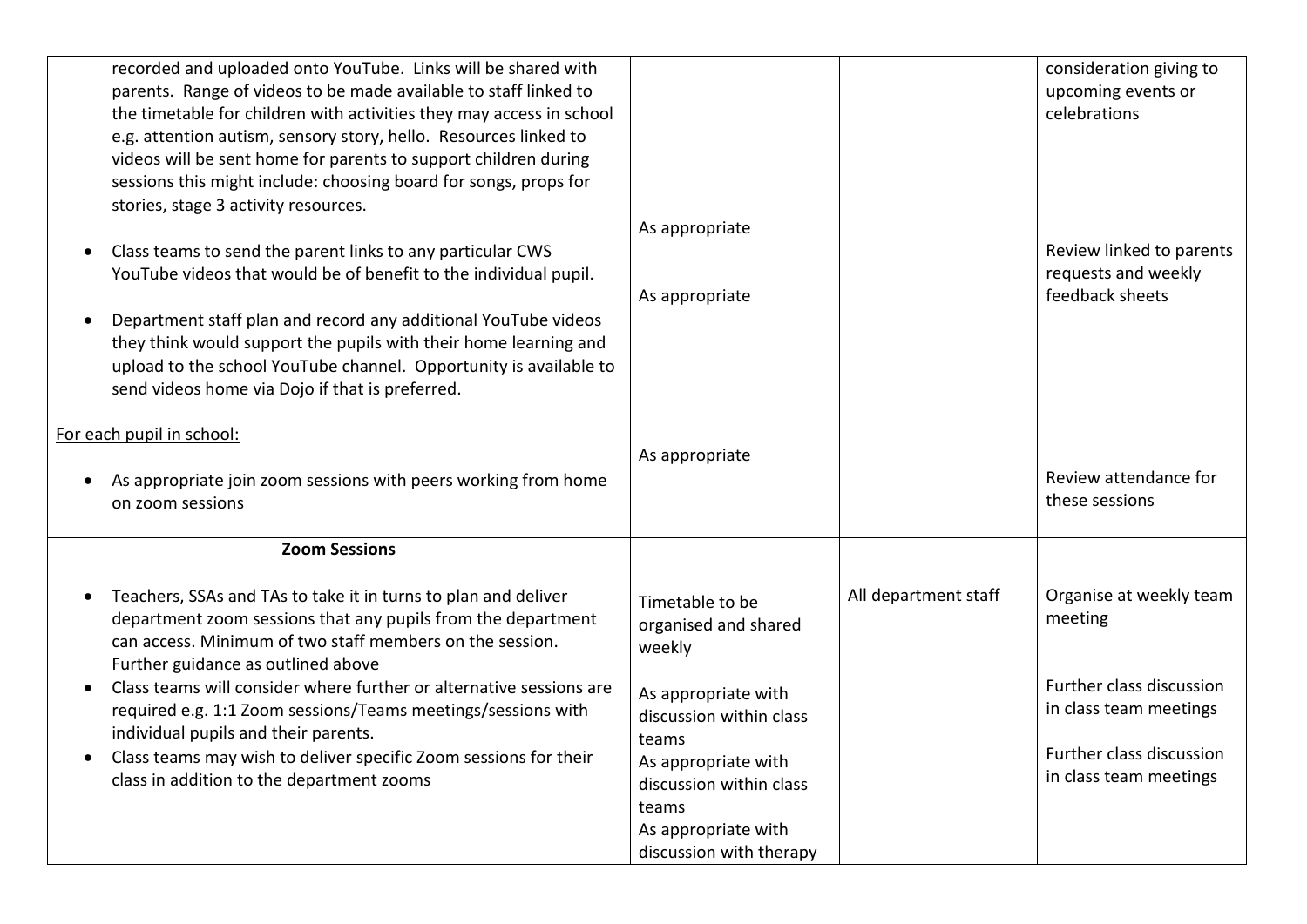| Zoom/teams sessions may be required with the support of therapy<br>$\bullet$<br>teams for individual pupils                                                                                                                                                                                                                                                                                                                   | teams                                                                                                                              | Therapy teams as<br>appropriate                           | Class teacher to liaise<br>with therapy teams as<br>appropriate                                            |
|-------------------------------------------------------------------------------------------------------------------------------------------------------------------------------------------------------------------------------------------------------------------------------------------------------------------------------------------------------------------------------------------------------------------------------|------------------------------------------------------------------------------------------------------------------------------------|-----------------------------------------------------------|------------------------------------------------------------------------------------------------------------|
| <b>Speaking to Parents</b>                                                                                                                                                                                                                                                                                                                                                                                                    |                                                                                                                                    |                                                           |                                                                                                            |
| Contact to be made at least once a week for children at home.<br>This is likely to be over the phone, but could be an individual zoom<br>session. This could be a virtual learning session of a discussion with<br>the parent about how the pupil is and how the learning is going.<br>Discuss next steps, things to try, additional activities etc. It is<br>important that we speak to the parents. You may use email, Dojo | As outlined                                                                                                                        | Teachers, SSAs and TAs<br>(Class Teachers to<br>organise) | Share information during<br>class meeting. Follow up<br>any actions from<br>conversations with<br>parents. |
| messages etc. as well, but please speak to each parent a minimum<br>of x1 per week.<br>Do not need to call parents whose children have places in school<br>unless this is only 1 day or you have been directed to do so by the<br>department lead or SLT. For pupils in school class dojo to be used<br>as it would under normal circumstances                                                                                | As outlined                                                                                                                        | Teachers, SSAs and TAs<br>(Class Teachers to<br>organise) | Conversations to be<br>recorded as appropriate<br>on cpoms and the<br>weekly feedback sheet                |
| <b>Class Meetings</b>                                                                                                                                                                                                                                                                                                                                                                                                         |                                                                                                                                    |                                                           |                                                                                                            |
| Arrange a weekly virtual class meeting to:<br>Share information about how the pupils are.<br>Discuss the home learning that the pupils have done and any<br>actions.<br>Plan home learning for the following week.                                                                                                                                                                                                            | Once per week                                                                                                                      | Teachers, SSAs and TAs<br>(Class Teachers to<br>organise) | Review any feedback from<br>home learning                                                                  |
| <b>Weekly Summary Sheet</b>                                                                                                                                                                                                                                                                                                                                                                                                   |                                                                                                                                    |                                                           |                                                                                                            |
| All contact with pupils/parents can be recorded on the weekly<br>summary sheet by Friday. Only record on CPOMS if there is a<br>safeguarding concern. Summary sheet does not have to include<br>pupils who are in school<br>Department lead to review all summary sheets and discuss further<br>with class teams as required                                                                                                  | Teachers to ensure<br>documents are saved on<br>the school staff drive by<br>the end of the school day<br>every Friday (or before) | <b>Class Teachers (possibly</b><br>with SSA support)      | As required from<br>department lead or SLT<br>reviews                                                      |